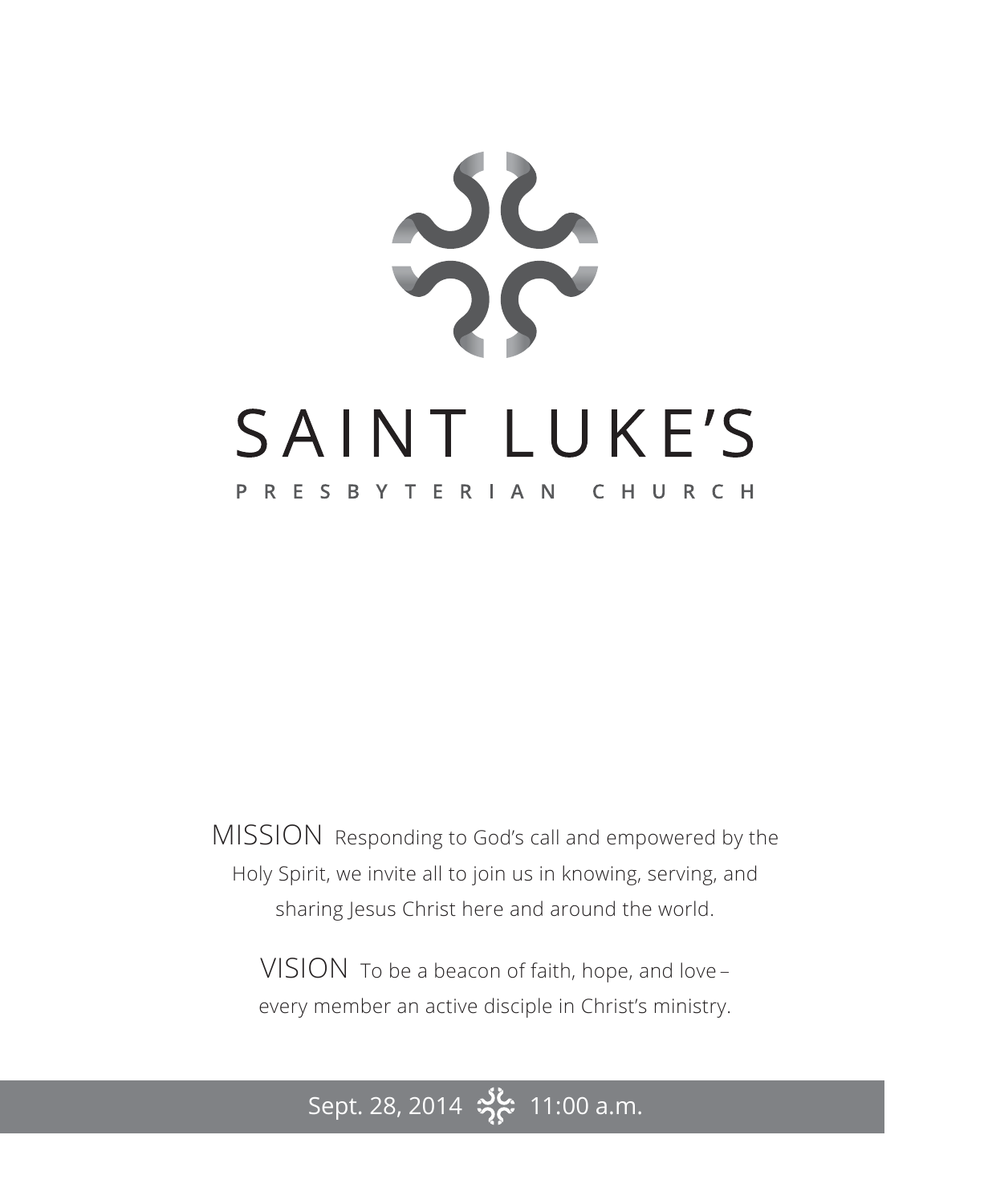

1978 Mount Vernon Road • Dunwoody, Georgia 30338 770.393.1424 • www.slpres.org

# **September 28, 2014 26th Sunday in Ordinary Time**

**Liturgical Color:** Green *Green is used to represent spiritual growth.* 

The flowers are given to the Glory of God and in loving memory of Nancy Swing Cutler by Tim, Louanne, Parker and Brown Cutler.

# **SUNDAY SCHEDULE**

**8:30 a.m.** Chapel Communion Service **9:30 a.m.** Sunday School **11:00 a.m.** Sanctuary Worship Service *Nursery available at all services & Sunday School*

# **SERVING TODAY**

| Acolytes Supervisor, Cailin Thelen                  |                                 |
|-----------------------------------------------------|---------------------------------|
|                                                     |                                 |
|                                                     | Bible Bearer Elliott McGoldrick |
|                                                     |                                 |
|                                                     |                                 |
| <b>Chancel Guild</b> John & Ellen Massey            |                                 |
| <b>Continental Breakfast  Mark &amp; Kimey Reed</b> |                                 |
|                                                     |                                 |
| GreeterMichelle Vail                                |                                 |
| Nursery Supervisor Maghan Cockrell                  |                                 |
|                                                     |                                 |
| <b>Sound</b> Brad Troha                             |                                 |

#### **Thank you for serving last week:**

| Nursery SupervisorBecky Lamont |  |
|--------------------------------|--|
|                                |  |
|                                |  |
|                                |  |
| Bible Bearer Marjee Williams   |  |

### **WELCOME, GUESTS!**

We are delighted you are worshiping with us!

**DURING** the Welcome, please print the requested information on the Friendship Pad and pass the Friendship Pad down the pew.

**AFTER** the worship service, please join Deacon Jenny Troha, Elder Pete Shelton, and our Pastors in the Narthex (Sanctuary lobby). They will answer questions and provide you with a Guest Packet and a homemade loaf of bread.

**FOR MORE** information about our programs, ministries or membership, please contact one of our Pastors at 770.393.1424.

# **THAT ALL MAY WORSHIP**

**ASSISTIVE** hearing devices, large print hymnals, large print bulletins and pew cushions are available. Please contact an usher for further assistance.



**CHILDREN** are a precious part of our church family, and we encourage all families to include them in worship. Worship notebooks are available on the back ledges of the sanctuary for preschool and elementary ages, and we invite all children to walk up for an age-appropriate message during "Tell Us Our Story" each week. After that time children are welcome to remain in worship, to play and hear a Bible story in child care (PreK and younger), or to learn more about our worship traditions in Faithful Friends (for K, 1st and 2nd grades).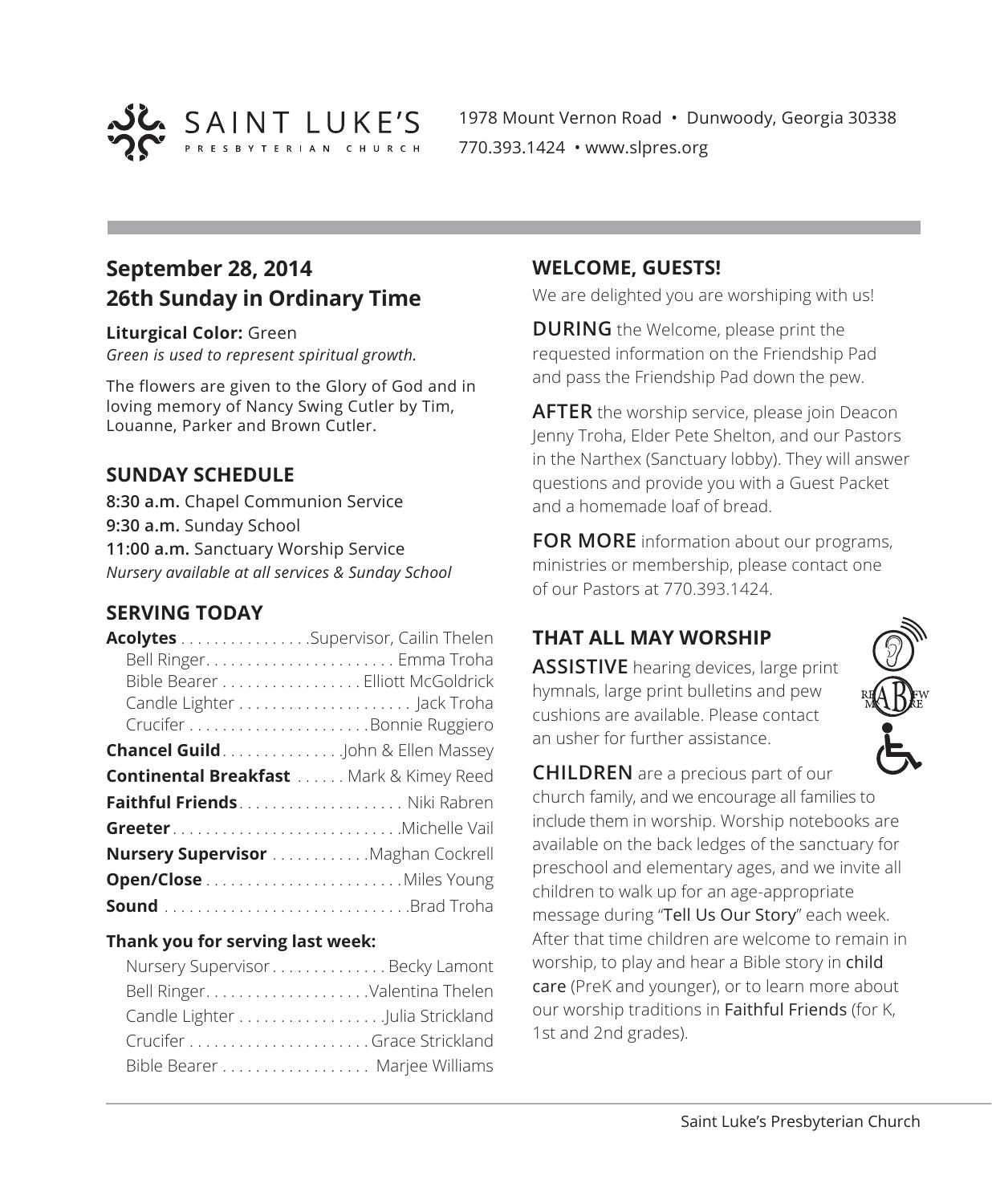# **In Preparation for Worship**

 "Yes, Jesus died for our sins; yes, He died to set us free from the power of death; yes, He died to make it clear once and for all that God loves us. But just as importantly, Jesus died to show us how to live—how to live a life of ultimate trust, a life that is wholly and completely entrusted to God. May God grant us courage to follow His example and entrust ourselves wholly and completely to the faithful God as our savior Jesus the Christ did." *Jürgen Moltmann*

# **Gathering Prayer Contract Contract Contract Contract Contract Contract Contract Contract Contract Contract Contract Contract Contract Contract Contract Contract Contract Contract Contract Contract Contract Contract Cont**

**Prelude** Come, Thou Fount of Every Blessing; arr. Becki Slagle Mayo

# **Welcome & Passing of the Peace**

Leader: May the peace of Christ be with you. **People: And also with you.**

# **Minute for Commitment** The Hamlin Family **The Hamlin Family**

## **Call to Worship**  \*

Leader: Of the glorious deeds of the Lord and His might,

**People: And the wonders that He has done;**

Leader: We will not hide them from our children,

**People: We will tell to the coming generation.**

**All: Come let us worship God!**

# \* Hymn #552

Give Thanks, O Christian People; ES FLOG EIN KLEINS WALDVÖGELEIN

# **Call to Confession**  \*

Leader: The Lord be with you.

**People: And also with you.**

Leader: Let us pray.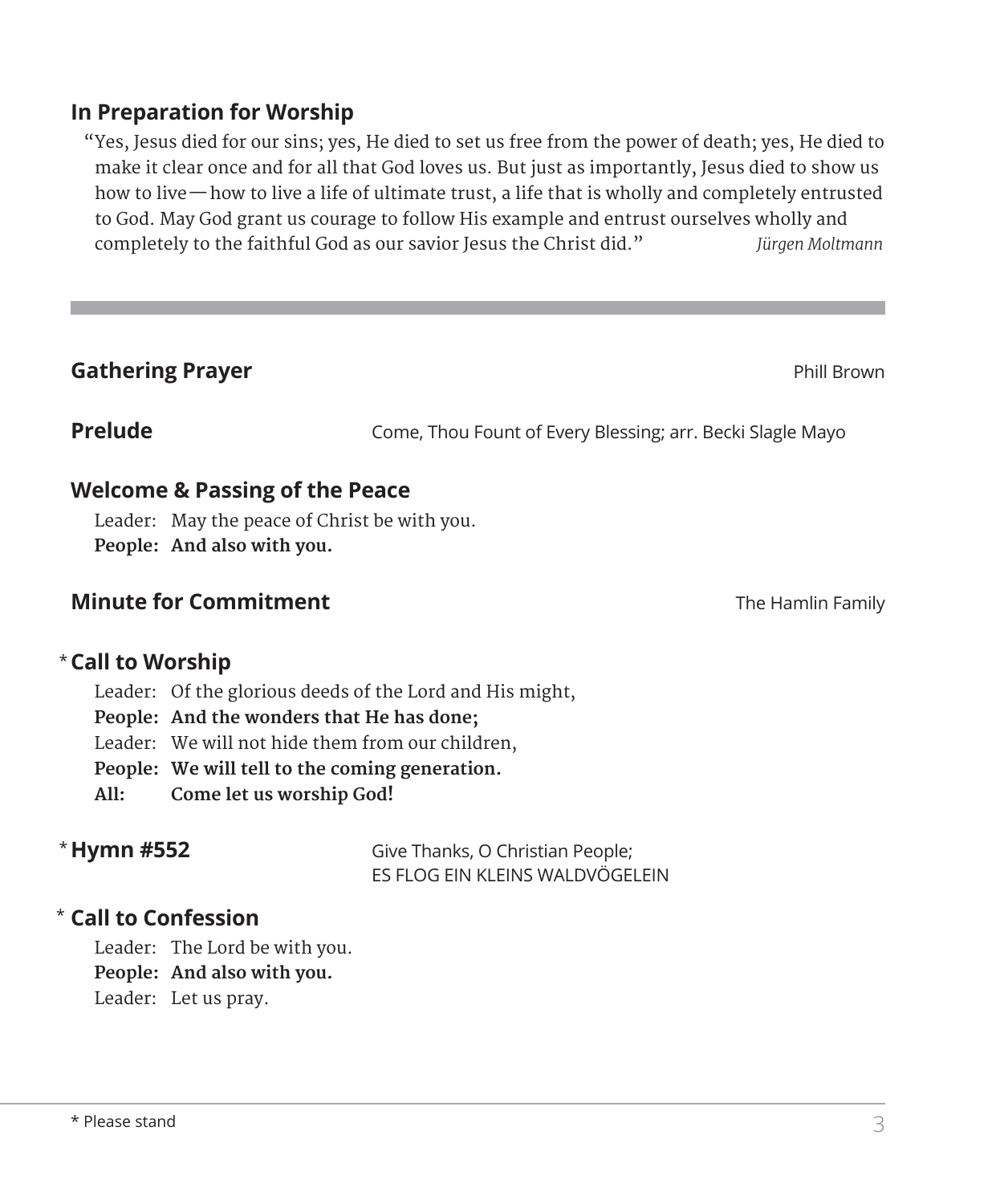# **Prayer of Confession**  \*

 **Loving God, we confess that we have sinned against You in thought, word and deed: we have not loved You with all our heart or served You with all our strength. Too often we are blind to the vision You offer us and we are deaf to Your call to costly discipleship. We easily fall into indifference to the suffering of others and unwilling to forgive one another. In your mercy, Lord, pardon and restore us, that together in the ministry of Christ we may serve You with joy all the days of our life. And now, O God, please hear our silent prayers...** *(time of silent confession)*

Leader: Lord, in Your mercy, **All: Hear our prayer, Amen.**

# **Assurance of Forgiveness** \*

## **Example 2 Song of Praise** Gloria Patri

 **Glory be to the Father, and to the Son, and to the Holy Ghost; as it was in the beginning, is now, and ever shall be, world without end. Amen. Amen.**

**Tell Us Our Story Catherine Anne Thomas** 

 Parents may take their yound children (through PreK) to our nursery. Parents of children in K, 1st or 2nd grade may take them to the Narthex and fill out a Faithful Friends name tag, provided a child authorization form is on file. If a form is not on file, parents should take their Faithful Friend to The Dock, Rm. 212.

# **Morning Prayer & The Lord's Prayer**

 **Our Father Who art in heaven, hallowed be Thy name. Thy kingdom come, Thy will be done, on earth as it is in heaven. Give us this day our daily bread; and forgive us our debts, as we forgive our debtors; and lead us not into temptation, but deliver us from evil. For Thine is the kingdom and the power and the glory, forever. Amen.**

| Anthem | Now Let Us All Praise God and Sing, | Chancel Choir |
|--------|-------------------------------------|---------------|
|        | Gordon Young                        |               |

 Now let us all praise God and sing our great Redeemer's praise, that we may all with one accord our joyful voices raise. Sing Alleluia! All ye servants of the Lord, praise him forever, sing Jehovah's mighty power, sing of his righteousness.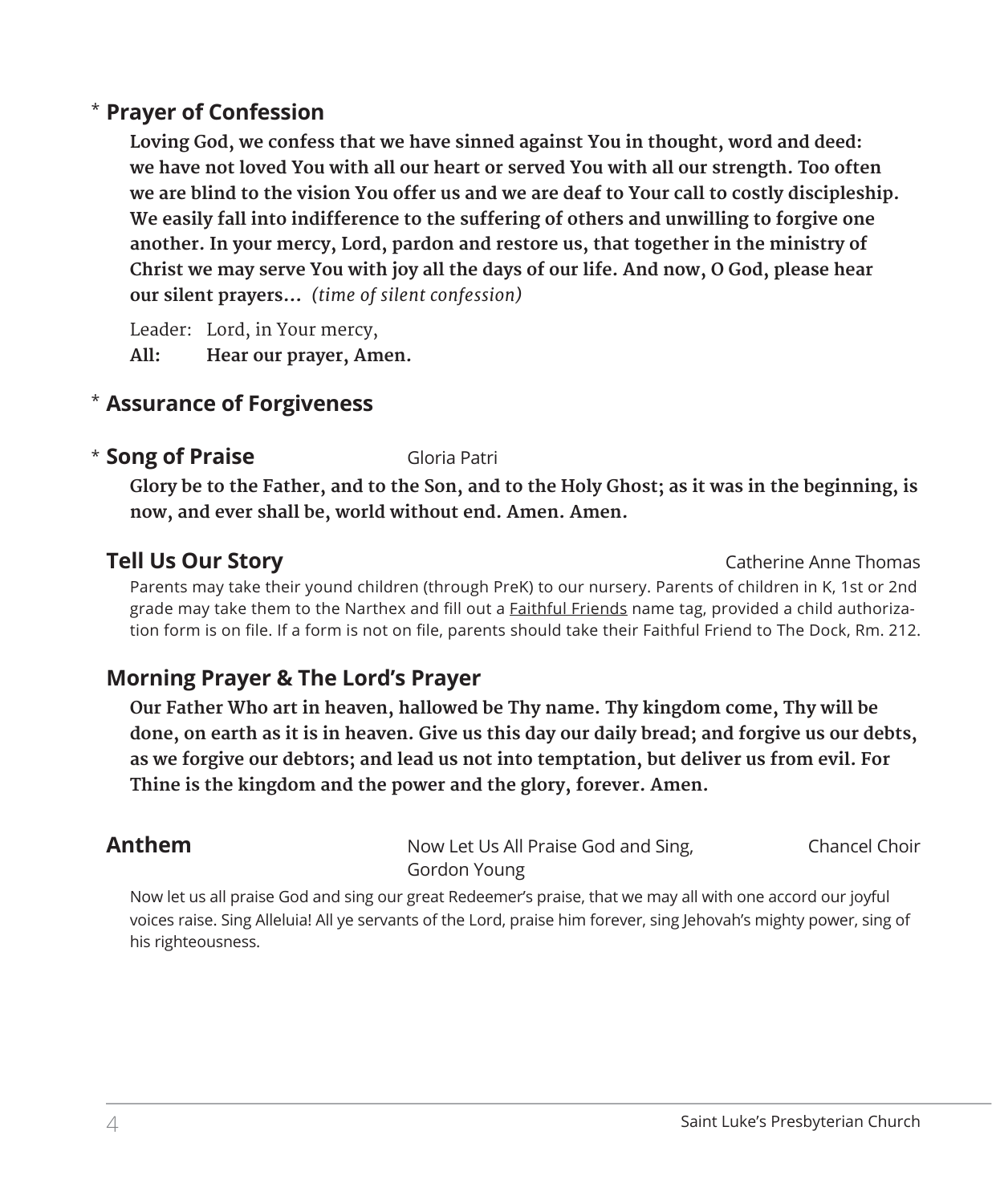| <b>Old Testament Reading</b><br>Leader: The Word of the Lord.<br>People: Thanks be to God. | Proverbs 16:1-4a; page 564        | Chris Wiseman |
|--------------------------------------------------------------------------------------------|-----------------------------------|---------------|
| <b>New Testament Reading</b><br>Leader: The Word of the Lord.<br>People: Thanks be to God. | Philippians 2:1-13; page 186      |               |
| <b>Sermon</b>                                                                              | Rejoice!                          | Shannon Dill  |
| * Hymn                                                                                     | Together We Serve (see next page) |               |

# **\* Affirmation of Faith** Apostles' Creed

 **I believe in God, the Father Almighty, Maker of heaven and earth, and in Jesus Christ, His only Son our Lord; Who was conceived by the Holy Ghost, born of the Virgin Mary, suffered under Pontius Pilate; was crucified, dead, and buried; He descended into hell; the third day He rose again from the dead; He ascended into heaven, and sitteth on the right hand of God the Father Almighty; from thence He shall come to judge the quick and the dead. I believe in the Holy Ghost; the holy catholic church; the communion of saints; the forgiveness of sins; the resurrection of the body; and the life everlasting. Amen.**

| <b>Offering &amp; Dedication of Commitment Pledges</b> |                                                                | Allison Thornton |
|--------------------------------------------------------|----------------------------------------------------------------|------------------|
|                                                        | Joyful, Joyful, We Adore Thee: Ludwig van Beethoven, arr. Mayo |                  |

## **\* Song of Thanksgiving** Doxology

**Praise God, from Whom all blessings flow; Praise Him, all creatures here below; Praise Him above ye heavenly host; Praise Father, Son and Holy Ghost. Amen.**

# \* **Prayer of Dedication**

\* Hymn #281

Guide Me, O Thou Great Jehovah; CWM RHONDDA

- \* **Benediction**
- \* Choral Blessing As You Leave this Place, Kelly Sloan **Chancel Choir**  May the Lord watch over you as you leave this place. May He walk along your side every step of the way and take care of you, be there for you, as you carry His message to the world. Be ever mindful of His presence and give thanks. Amen.

# \* Postlude

Praise to the Lord, the Almighty; arr. John Carter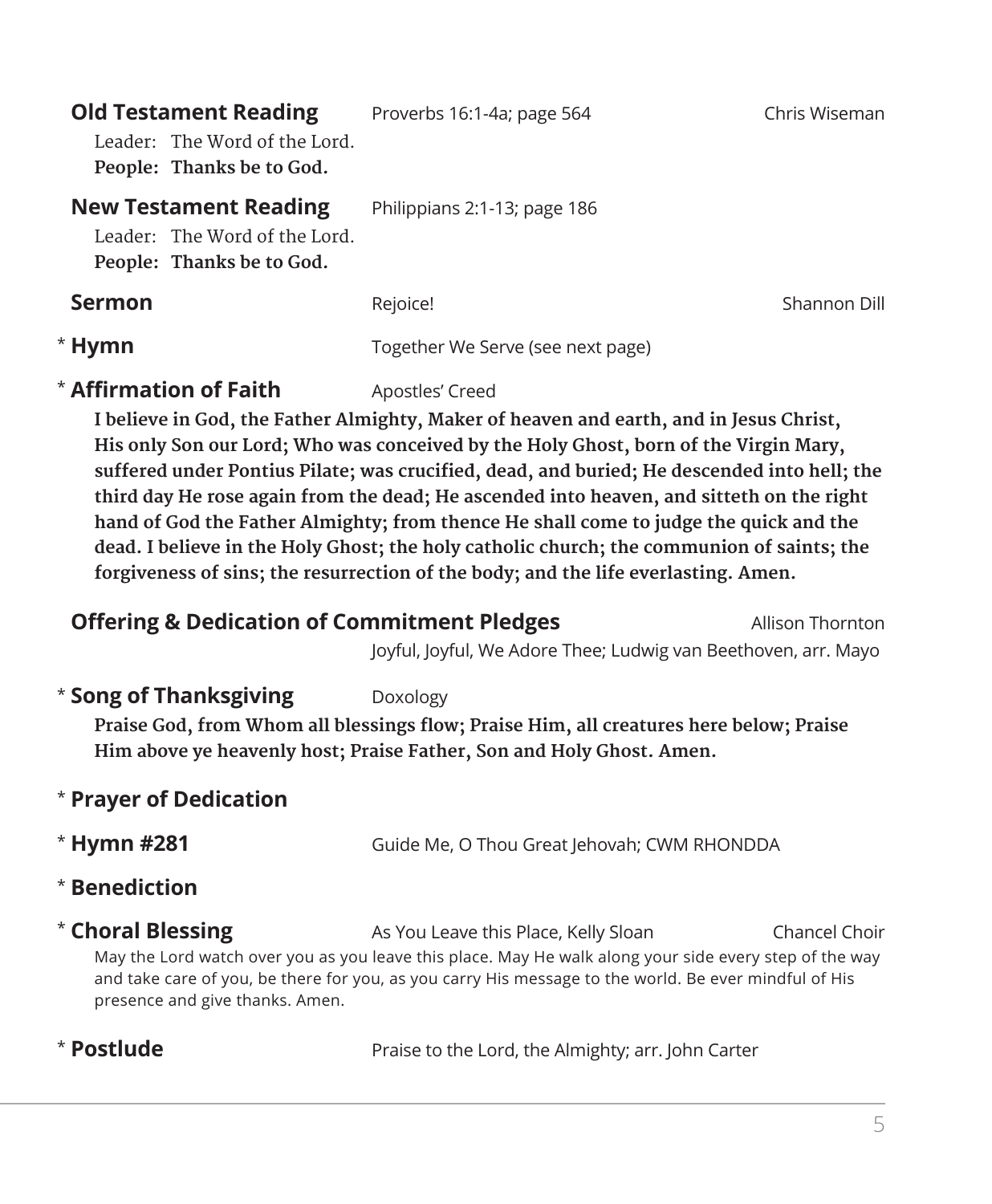## **Together We Serve**

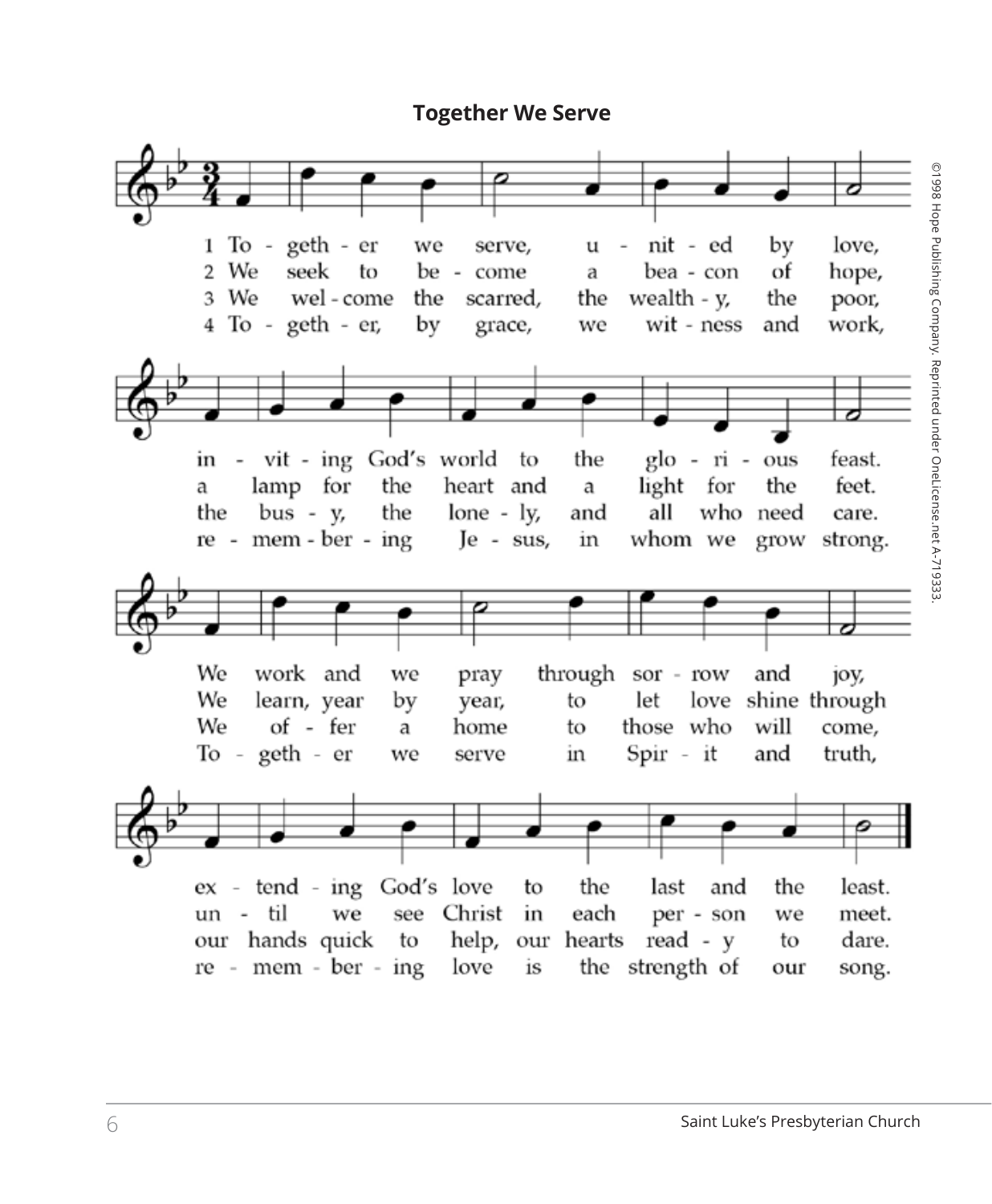# **I Love Saint Luke's**

It isn't Valentine's Day, yet the hallways of Saint Luke's are filled with hearts. You, the family of Saint Luke's, love our church because:

- "I am encouraged and reminded of God's love by everyone here."
- "Saint Luke's has been the happiest and most joyful part of my life for over 30 years."
- "God is with me and He is at Saint Luke's with me."
- "My church family has a reunion every Sunday!"

The multitude of paper hearts in our hallways is an obvious sign of where our hearts are. Jesus said "For where your treasure is, there your heart will be also." (Matt 6:21)

This Sunday, Commitment Sunday, is our opportunity to pledge our treasure, including time and talent, where our hearts are. In the midst of pastoral change, rising utilities and the loss of some members, there is uncertainty. Fortunately, God is in control and our hearts are full at Saint Luke's. As we prayerfully reflect on Commitment Sunday, let us be comforted by God's word "Commit your work to the Lord, and your plans will be established." (Proverbs 16:3)

# **EXPO Thank You**

Thanks to the Pastoral and Church Staff, the Cluster Coordinators, the program/display owners, everyone who contributed to or helped staff a display, the Balloon Brigade, the Tartan Trotters, the Deacons, the Session, the Commitment Committee, and Team Expo.

A big thanks to the anonymous donor of the free t-shirts featuring the work of the Re-Branding Team for every church member! If you didn't get one, they are available in the lobby today. Also, you still have a few days to order other clothing items imprinted with the new brand; orders forms are in the lobby.

A special note of thanks goes to Team Expo: Maria Barnhart, Morgane Hardy, Kay Loerch, Becky Loftis, Niki Rabren, and Meg Wallace, who gave extraordinary amounts of their time, effort, energy, creativity, and enthusiasm to make the magic of this amazing church-wide celebration come to life.

Finally, a big thanks to the extra hard work and preparation that Maria Barnhart, Haley Wolfe, Forrest Herrick, and Matthew Mason put into the multi-media broadcasting and recording of the event. The result of this endeavor will be a video for which the church will find many uses. We look forward to seeing this product in its final form soon!

Congratulations to Taylor Vivian, who won the Deacon/Flock participation contest with 17 flock members registering their attendance at the Expo. The prize: Taylor and her flock will be treated to a breakfast or lunch very soon!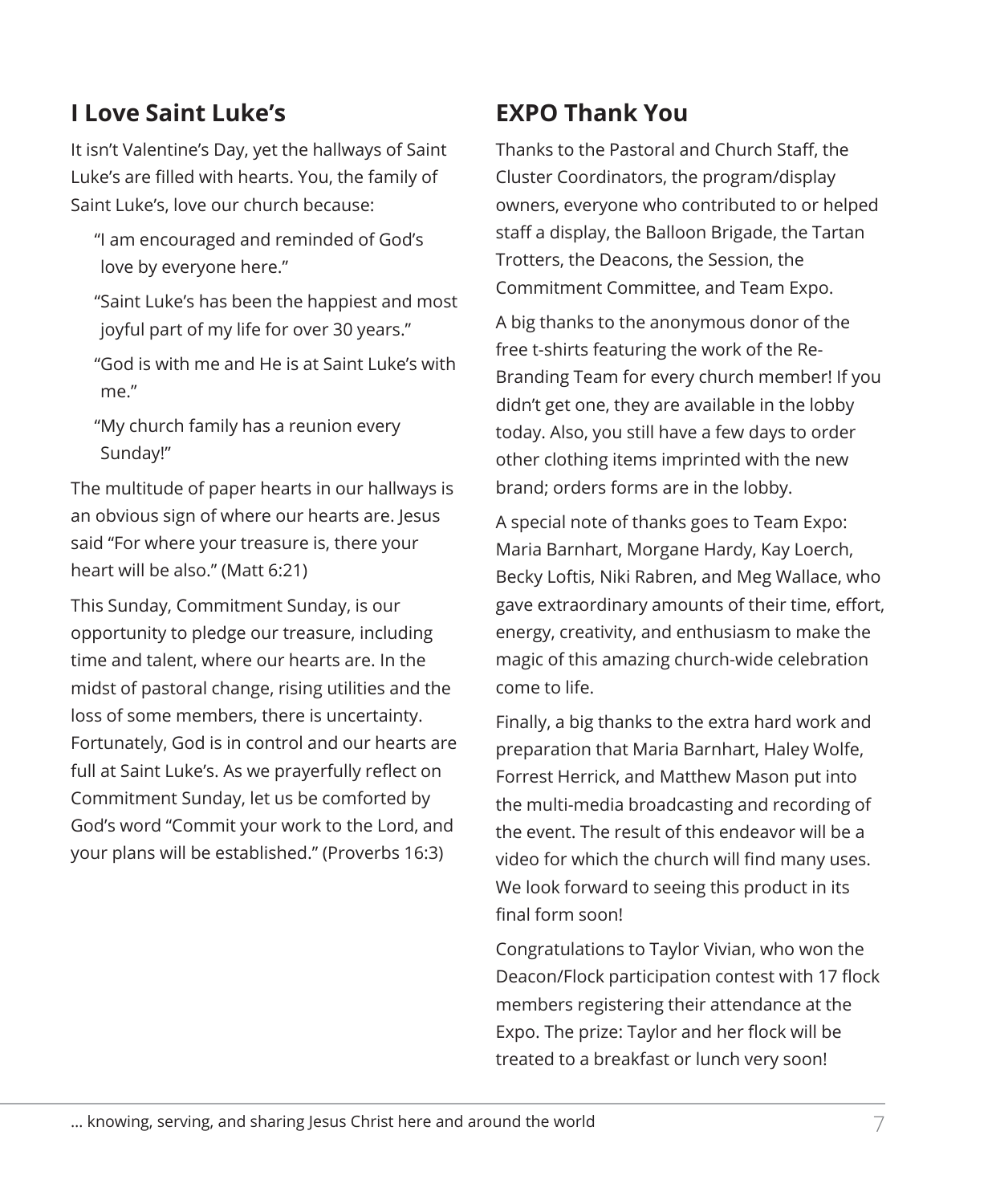

**ملاي** Children's Ministries (SPLASH!) Catherine Anne Thomas: cathomas@slpres.org / 770.393.1424 ext. 228

**FILL THE BOOK BOAT!** Help us fill the boat in The Dock (room 210) with gently used or new children's books. We are joining with the Assistance League of Atlanta to provide new reading material for the children (birth through fifth grade) served by Mountain T.O.P., our longtime mission partner. The books will be delivered by our Saint Luke's team of missionaries on Oct. 30. Take a few minutes to clean out your bookshelves for this very worthy cause.



# **Adult Ministry**

Shannon Dill: shannondill@slpres.org / 770.393.1424 ext. 229

**SUNDAY SCHOOL CLASSES** meet most Sundays from 9:30-10:30 a.m.

# **FRIDAY MORNING MEN'S BIBLE STUDY**

Every Fri., fellowship and Bible study from 6:40-8 a.m. in the Parlor with Dan Joyce.

**DISCIPLE IV CLASS** Tuesdays from 7-9 p.m., in the Session room.

**FEAST** is our weekly Wed. night programming for all ages. See brochures in the Lobby or on our website (slpres.org).



# **Music Ministry**

Clair Maxwell: clairmaxwell@slpres.org / 770.393.1424 ext. 227

**SAINT LUKE'S GUITAR GUILD** Do you play guitar? You're invited to attend our first Guitar Guild session on **SUN., OCT. 5** at 12:15 p.m. in the choir room. All levels of playing ability are invited; just bring your own acoustic guitar and an interest in improving your playing. Contact Mark Rogers or Clair Maxwell for more information.

#### **REHEARSALS: WEDNESDAY NIGHTS SUNDAY NIGHTS**

**Chancel Choir** *Adults* 7:30-9:00 p.m. / Choir Room **Festival Ringers** *Youth & Adults*  6:15-7:15 p.m. / Bell Room

**Westminster Choir** *Grades 2-5* 5:00-5:45 p.m. / Choir room **Cherub Choir** *Age 4 - Grade 1* 5:15-5:45 p.m. / Dock

**Youth Choir** *Grades 6-12* 7:00-8:00 p.m. / Choir Room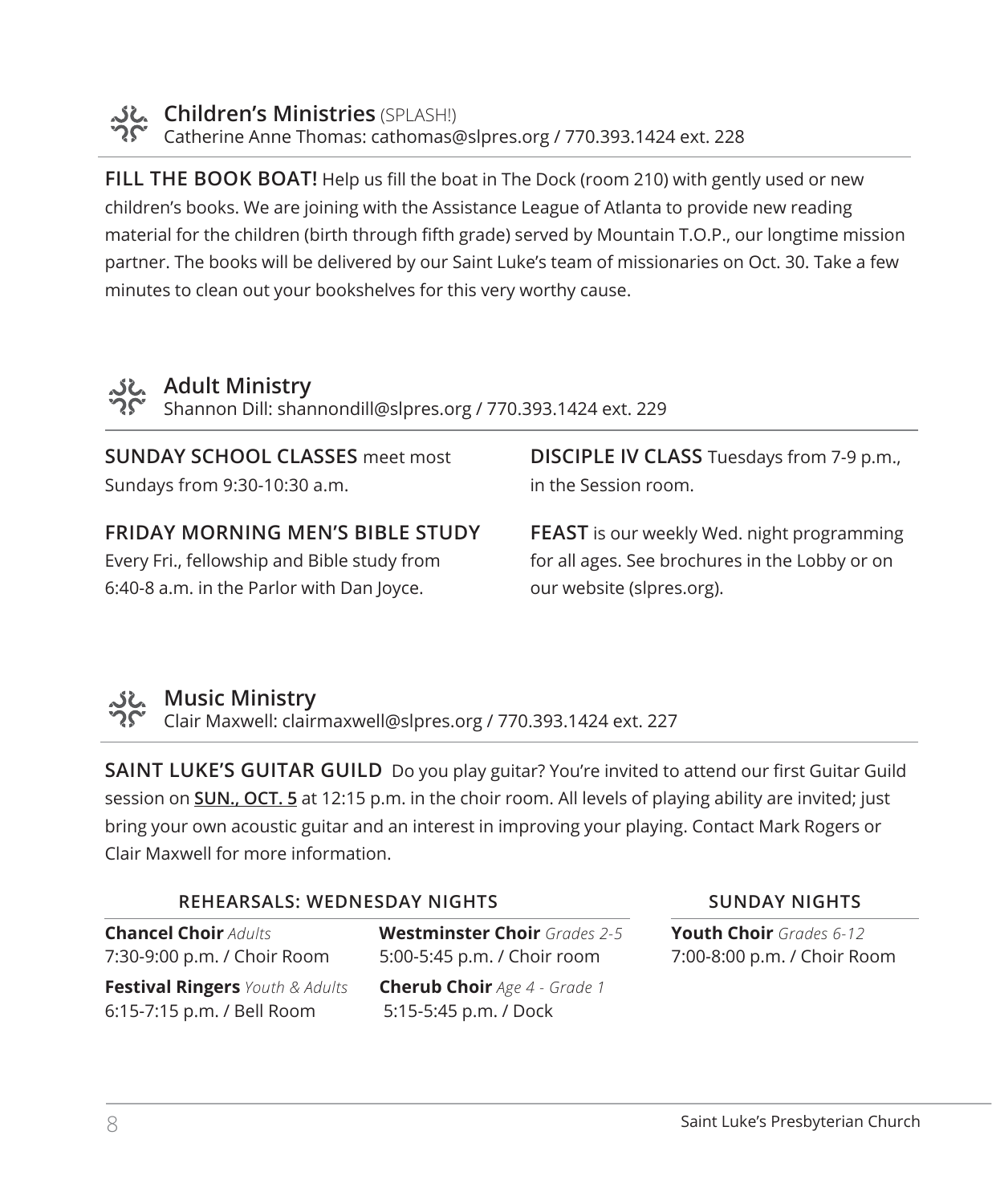Phil Brown: philbrown@slpres.org / 770.393.1424 ext. 238

**SEPTEMBER 28: Sunday School** 9:30-10:30 a.m. **Youth Group** 5:00-7:00 p.m. Service night, spreading mulch around church (adults: we need wheelbarrows, pitchforks and rakes). **OCTOBER 5: MS Sunday School** 9:30-10:30 a.m. **HS Sunday School** Meet at 9:24 in the HS Sunday School room to go to worship at Calvary Church. We are studying the book of Acts and want to experience a different type of worship. We will meet back at here after worship at Calvary and

regroup for lunch with Emily at Moe's.

*Beginning Oct. 5, High School students are invited to join Emily Wilmesherr for lunch on the first Sunday of each month after the 11:00 service. Parents, contact Emily if you can help drive: emilywilmesherr@slpres.org.*

# **TODAY, DO SOMETHING AMAZING:**

Donate Blood! LifeSouth will be here 9 a.m.-1 p.m. in the Great Hall. LifeSouth is a 501(c)(3) non-profit community blood center, meaning the blood donated here will stay here for local patient transfusions.

# **ANNUAL COMFORT FOOD COOK-OFF**

A fundraiser for Family Promise: Sat., Oct. 11, 5-7 p.m. at Temple Sinai. Get tickets online: http://goo.gl/41GSgD

**HELPING HANDS** This ministry matches short term needs (like setting up a computer, driving a member to an appointment, helping change light bulbs) with available resources (your time and talents). If you can help, contact Rebecca Strickland: rebstrick@gmail.com, 404.664.5392. If you need the Helping Hands team, contact your Deacon.

**MEAL MINISTRY** provides meals for members recovering from a surgery or illness, suffering the loss of a loved one, or celebrating a birth or adoption. If you are interested in delivering a meal or would like more info, please contact Krissy Williams: kcwills7104@yahoo.com.

**MEN'S BREAKFAST:** Oct. 11, 8 a.m. The United States Armed Forces stand ready to protect our country and its allies from harm and to help with peace-keeping missions. Captain Andrew W. Radloff, USAF, will be with us to give us the low-down on a program that highlights that readiness: the E-8C Joint STARS (Surveillance Target Attack Radar System). Come learn about this project while enjoying a fantastically delicious breakfast. It will be a sure-fire way to get your weekend off to a great start!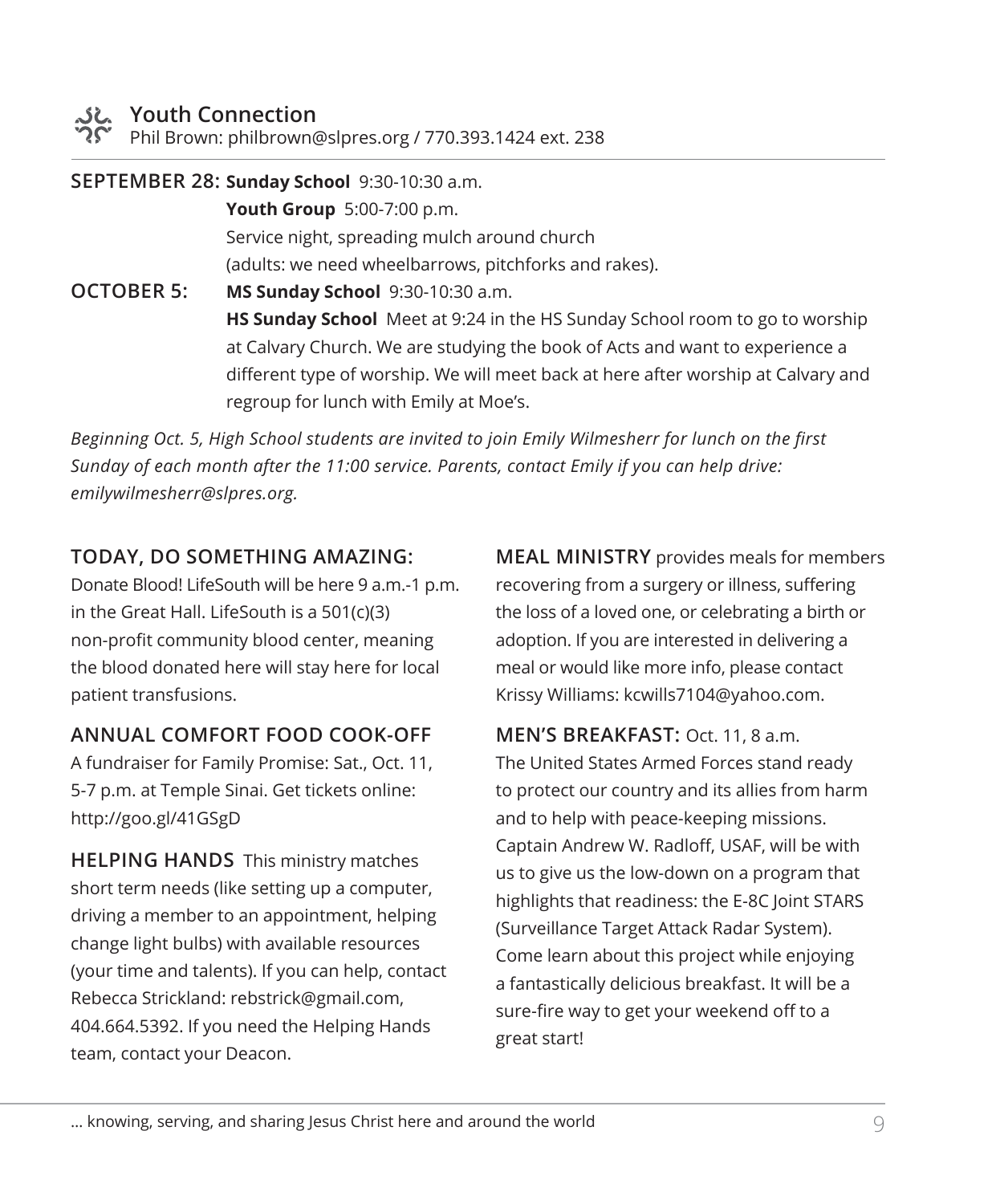**FAITH & FILM** meets the 3rd Friday of each month in room 207. It's an informal opportunity to watch great movies and explore your faith through the lens of today's film culture; bring a friend! Potluck dinner at 7 p.m.; the movie starts at 7:45 p.m. Please RSVP to Cindy or Josh Nunez at breakingbread14@gmail.com or 678-230-1236.

#### **COMING SOON:**

| Nov. 21. Soul Surfer PG / 2011        |  |
|---------------------------------------|--|
| Dec. $19$ The Christmas Choir NR/2008 |  |

### **DINE & DESSERT WITH DEACONS!** We are

planning a wonderful evening of fellowship for all Saint Luke's members to meet their Deacons. On **Oct. 4 from 5-8 p.m.**, our Deacons will host small group get togethers in their homes. Families are encouraged to drop by for a quick appetizer or dessert or visit for the whole time. Please sign up on the poster in the main church lobby and then stay tuned for more information on locations and directions.

**FEAST FOR ALL!** Register now for our Wed. night fellowship and learning program. More details are in the brochures in the lobby or on our website (www.slpres.org). You can also sign up weekly on the blue pew cards or call Sally Hawkins in the church office by noon on Mon.

**PRAYER MINISTRY TEAM** Join us in intercessory prayer (praying on behalf of others). Contact Paula Barbin: barbin@fulton. K12.ga.us, 678.297.9877.

# **R.O.C.K. (REACHING OUT THROUGH CROCHETING & KNITTING)** Every Wed., 10 a.m. - noon in the Parlor. Men and women of any age and skill level are welcome to join us!

### **MARRIAGE ENRICHMENT GROUP** meets

monthly this Fall: **Sept. 28**, Oct. 19 and Nov. 16. Mark your calendar and call Kimey Reed for more details: kimeyreed@gmail.com / 404.441.8614.

### **FITNESS OPPORTUNITIES**

- > CHRISTIAN MUSIC ZUMBA is a fun way to get fit! Thursdays, 7-8:00 p.m.; \$6 per class. Contact Ciara Simone: CiaraSimone@yahoo. com, 404.454.7869.
- > TAI CHI for strength, flexibility and balance: Tues. and Thurs., 12:30-1:30 p.m.; \$10 per class. Contact Sam Evans: educcons@aol.com, 678.650.2399.

## **SCOUT POPCORN IS COMING SOON!**

Scouts from Troop 764 will be selling popcorn in the lobby and courtyard on Oct. 5 and 12 from 9:30 to 12:30 pm. Choose from several varieties of delicious snacks. We will also be accepting donations to send popcorn to the military. Thanks in advance for your support of the Scouts!

**PRESBYTERIAN WOMEN** Circle meetings are held monthly in the Parlor the second Mon. at 9:30 a.m. (childcare available) and 7 p.m., and second Tue. at 9:30 a.m. It's not too late to join! Christy Keohane: christykeohane@yahoo.com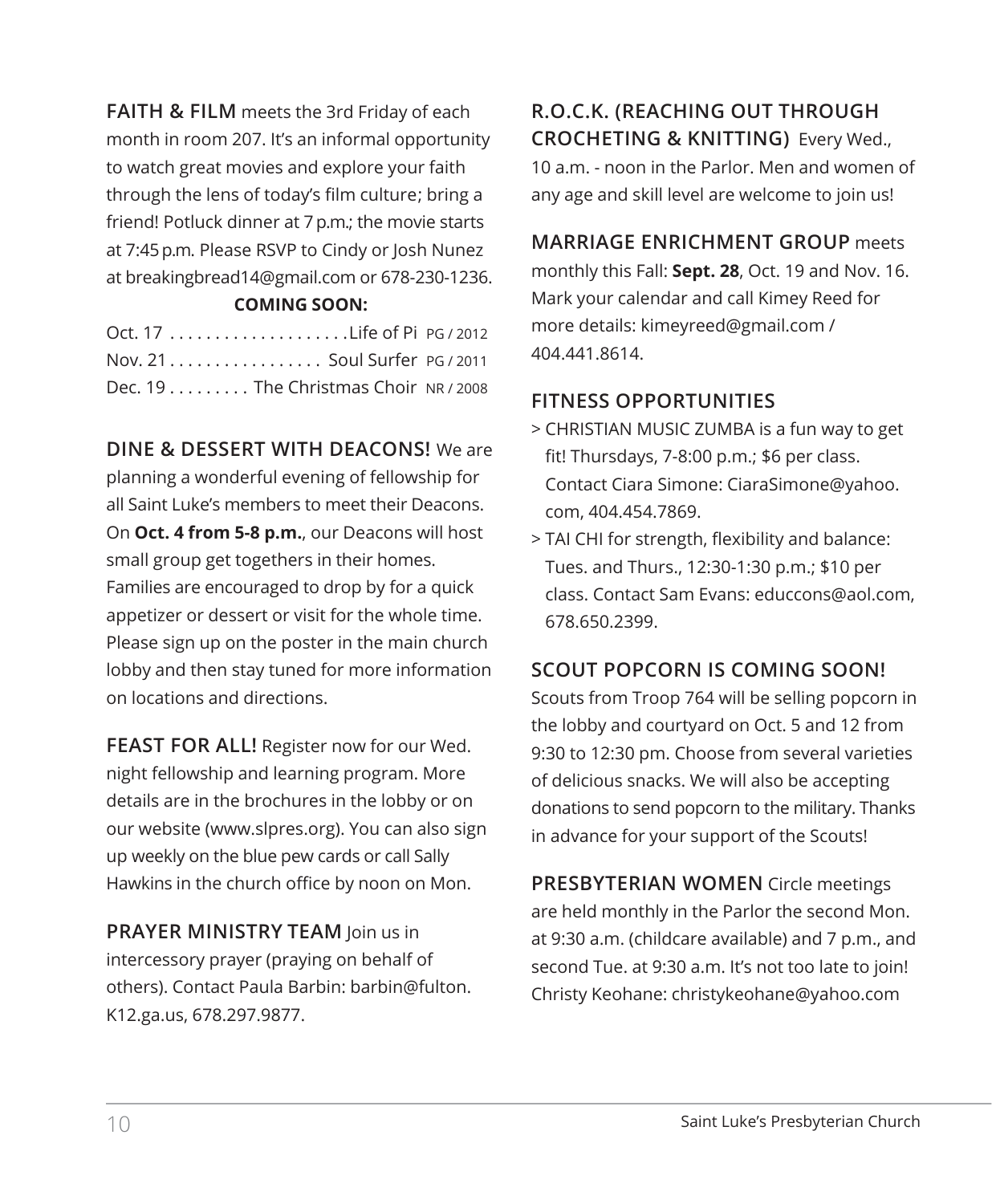

# **Worship at Saint Luke's**

Service Opportunities on Sundays

**FLOWERS**. . **Celeste Fischer**: 404.434.8099 **Faye Cashwell**: 770.409.1960 *The flowers at the 11:00 worship service can be given in memory or in honor of someone or for a special event. Sign up on the main lobby bulletin board; cost is \$80.* 

**CONTINENTAL BREAKFAST. . . . . . . . . . . . Meg Wallace** megwallace24@gmail.com / 404.293.1328 **SIGN UP:** http://breakfast.slpres.org *Plan and bring breakfast on Sunday morning and welcome folks as they arrive. (Your cost is reimbursable.)* 

**GREETERS**. . **Meg Wallace** megwallace24@gmail.com / 404.293.1328 **SIGN UP:** http://greeter.slpres.org **SOUND & VIDEO**. . **Roby Price** 770.393.1424 x244 / RobyPrice@slpres.org **SIGN UP:** http://soundcrew.slpres.org **ACOLYTES**. **Cailin Thelen** cailinthelen@gmail.com / 770.330.9622 **CHANCEL GUILD**. . **Tricia Igleheart**: 770.395.0412 triciaigleheart@gmail.com **CHAPEL GUILD............................ Bill Barbin** wjbpsu70@comcast.net **FAITHFUL FRIENDS**. **Catherine Anne Thomas** cathomas@slpres.org / 770.393.1424 x228 **SIGN UP:** http://faithfulfriends.slpres.org *Lead our Faithful Friends (K, 1st & 2nd Graders) during the* 

*11:00 worship service, after "Tell Us Our Story." Materials and lessons provided.* 

# **2ND-8TH GRADERS: BE AN ACOLYTE!**

Training is **TODAY, Sept. 28**  after the 11:00 service, in the Parlor. Lunch will be provided. Cailin Thelen (cailinthelen@gmail.com / 770.330.9622).

**BUY SOME, SHARE ONE** Support local food pantries by buying an extra item every time you go to the grocery store; place your donation in the cart in the main lobby. Donations go to the Interfaith Outreach Home (IOH) and Community Assistance Center (CAC).

**SERVING THE HOMELESS** We have two opportunities each month to serve the homeless in our community. This is a great way for families, clubs and small groups to get involved. Please sign up on the lobby bulletin board or call Al Bridges at 770.394.6581.

- **> JOURNEY NIGHT SHELTER** Provide dinner for approx. 26 homeless men on the fourth Sunday each month.
- **> INTERFAITH OUTREACH HOME (IOH)**  provide and deliver meals on the third Thursday of each month (Reimbursement for IOH dinner is budgeted.)